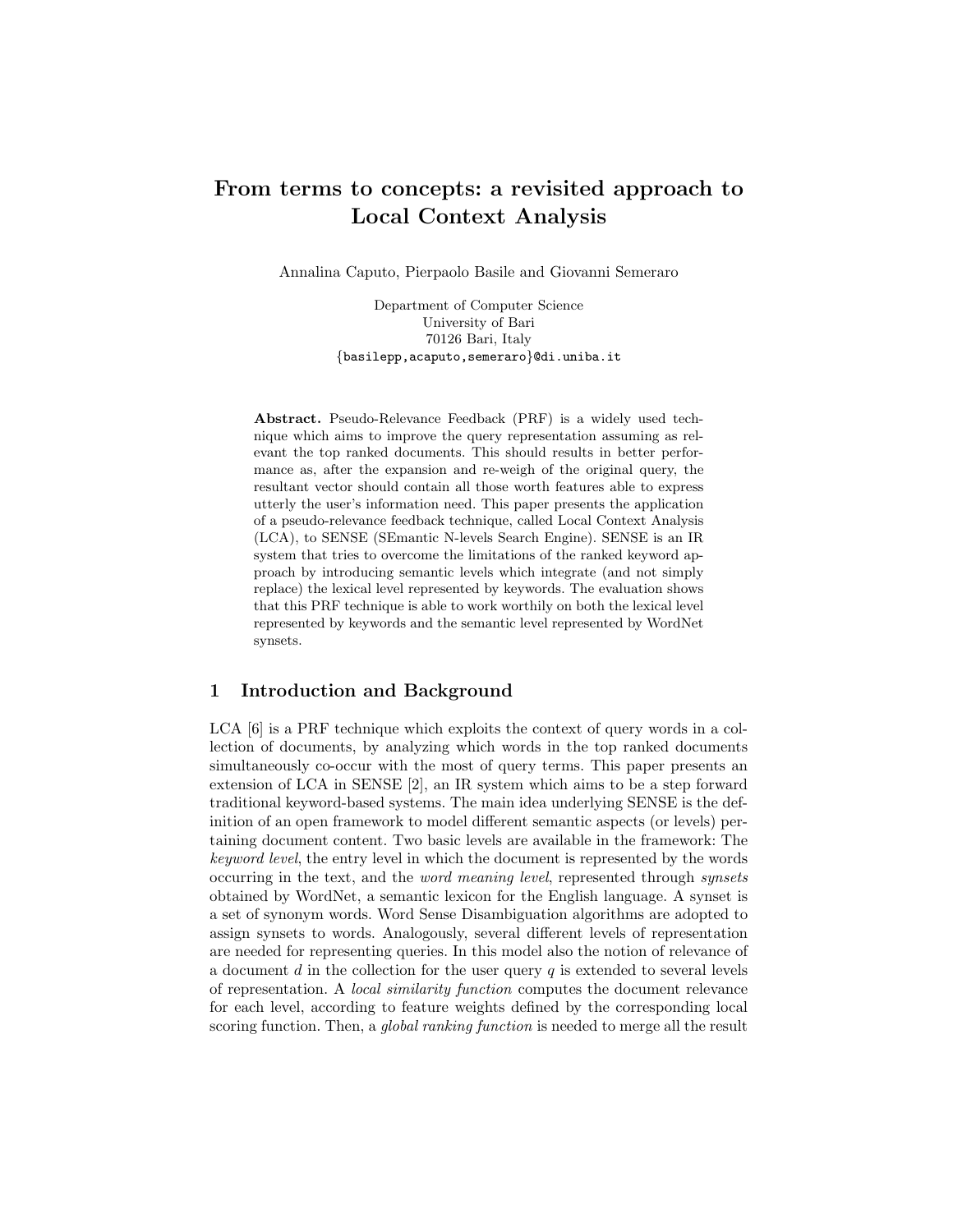lists that come from each level in a single list of documents ranked in decreasing order of relevance. In the same way, the PRF technique should be able to work over all the levels involved in our model.

#### 2 nLCA

LCA proved its effectiveness on several test collections. This technique combines the strength of a global relevance feedback method like PhraseFinder [4] while preventing its drawbacks. LCA selects the expansion terms directly from the collection on the basis of their co-occurrences with query terms. Differently from PhraseFinder, this method computes this statistics on the basis of the top-ranked documents that are assumed to be the relevant ones, with a considerable gain in efficiency. Then, LCA joins the advantage of a global technique with the efficiency of a local one. This technique is grounded on the hypothesis that terms frequently occurring in the top-ranked documents frequently co-occur with all query terms in those documents too. Our work exploits the idea of LCA in the N-levels model. In that model, LCA is integrated into two representation levels: keyword and word meaning. The challenge lies in the idea that the LCA hypothesis could also be applied to the word meaning level, in which meanings are involved instead of terms. The original measure of co-occurrence degree is extended to encompass the weight of a generic feature (keyword or word meaning) rather than just a term.

We modify the orginal formula introducing two new factors  $\boldsymbol{\theta}$  and  $\boldsymbol{\gamma}$  (in bold in following formulae):

$$
codegree(f, q_i) = \frac{log_{10}(co(f, q_i) + 1) \cdot idf(f)}{log_{10}(n)}
$$
\n(1)

codegree is computed starting from the degree of co-occurrence of the feature f and the query feature  $q_i$  ( $co(f, q_i)$ ), but it takes also into account the frequency of f in the whole collection  $(idf(f))$  and normalizes this value with respect to n, the number of documents in the top-ranked set.

$$
co(f, q_i) = \sum_{d \in S} tf(f, d) \cdot tf(q_i, d) \cdot \theta \tag{2}
$$

$$
idf(f) = min(1.0, \frac{log_{10} \frac{N}{N_f}}{5.0})
$$
\n(3)

where  $tf(f, d)$  and  $tf(q_i, d)$  are the frequencies in d of f and  $q_i$  respectively, S is the set of top-ranked documents,  $N$  is the number of documents in the collection and  $N_f$  is the number of documents containing the feature f. For each level, we retrieve the  $n$  top-ranked documents for a query  $q$  and then we rank the feature belonging to those documents by computing the function  $lca$ , as follows:

$$
lca(f,q) = \prod_{q_i \in q} (\delta + \gamma \cdot codegree(f,q_i))^{idf(q_i)}
$$
(4)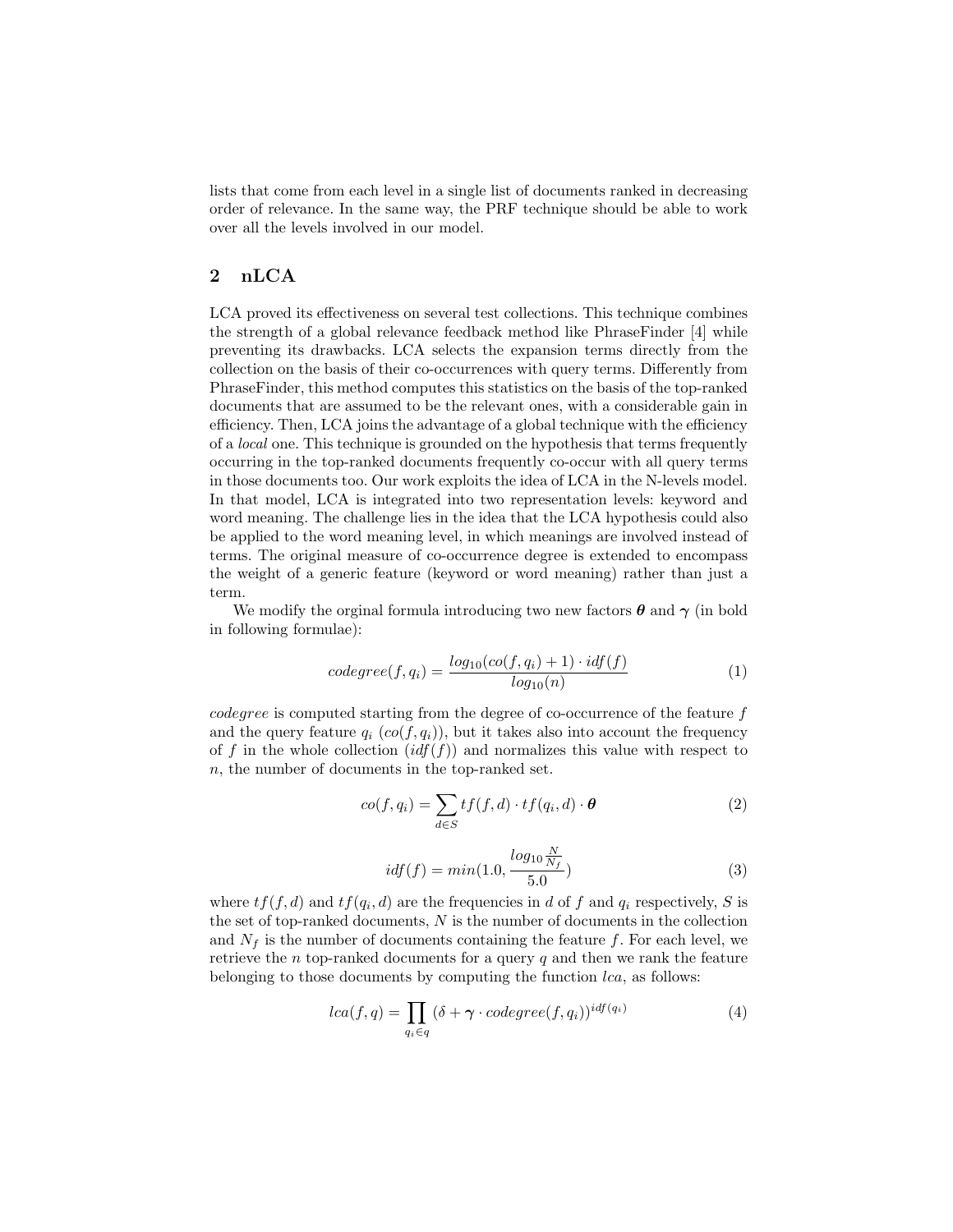$\theta$  and  $\gamma$  transfer the importance of a query term into the weight of words it cooccurs with. In fact,  $\theta$  takes into account the frequency of a query term  $(qf)$  in the original query  $(\theta = 1 + log(q f(q_i)))$ , while  $\gamma$  takes into account a boost factor associated with a specific query term  $(\gamma = 1 + log(bosst(q_i)))$ . *lca* is used to rank the list of features that occur in the top-ranked documents,  $\delta$  is a smoothing factor, while the power is used to raise the impact of rare features. The new query  $q^*$  is given by the sum of the original query q and the expanded query  $q'$ , where  $q' = (w_{f_1}, ..., w_{f_k})$  and  $w_{f_i} = 1.0 - \frac{0.9i}{k}$  is the weight of the *i*-th feature  $f_i$ . Hence, the new query is re-executed to obtain the final list of ranked documents for each level. Differently from the original work, we applied LCA to the top ranked documents rather than passages<sup>1</sup>.

#### 3 Setting the scene

We evaluate our technique on the CLEF Ad-Hoc Robust Task collection [1]. The CLEF collection is composed by 166,717 documents and 160 topics. In this collection both documents and topics are disambiguated by the task organizers. Topics are structured in three fields: Title, Description and Narrative. All query fields are exploited in the search phase with a different boost factor: Title = 8, Description = 2 and Narrative = 1. We use the Okapi BM25 [5] as local similarity functions for both meaning and keyword levels. In particular, we adopt the BM25-based strategy which takes into account multi-field documents. Documents in CLEF collection are represented by two fields: HEADLINE and TEXT. The multi-field representation reflects this structure. We set the BM25 parameters as follows:  $b = 0.7$  in both levels,  $k_1 = 3.25$  and 3.50 in keyword and meaning levels respectively. We tested several n, k, and  $\delta$  values, and we set  $n, k = 10$  and  $\delta = 0.1$ . To compute the global ranking function we adopt the CombSUM [3] strategy, giving a weight of 0.8 to the keyword level and 0.2 to the meaning level. All parameters (boosting factors, BM25 and global ranking function) are set after a tuning phase over a set of training topics provided by organizers. In order to compare our approach we consider the Mean Average Precision (MAP) and the Geometric Mean Average Precision (GMAP).

#### 4 Results and Remarks

We performed two experiments in which one level at a time is considered and then the two lists are merged producing a single list of ranked documents. We explored two strategies involving LCA: The first strategy  $(lca)$  is based on the formula proposed in  $[6]$ . In the second strategy  $(lca-n)$ , we took into account also the meaning level and we decided to expand only synsets referring to nouns. The second strategy tries to overcome a limit of Word Sense Disambiguation algorithms which, in general, have better performance with nouns. The latter strategy ( $lca-n-\theta\gamma$ ) is based on  $lca-n$ , but with the introduction of  $\theta$  and  $\gamma$  factors. The results of our evaluation are depicted in Table 1.

<sup>&</sup>lt;sup>1</sup> In the original work, passages are parts of document text of about 300 words